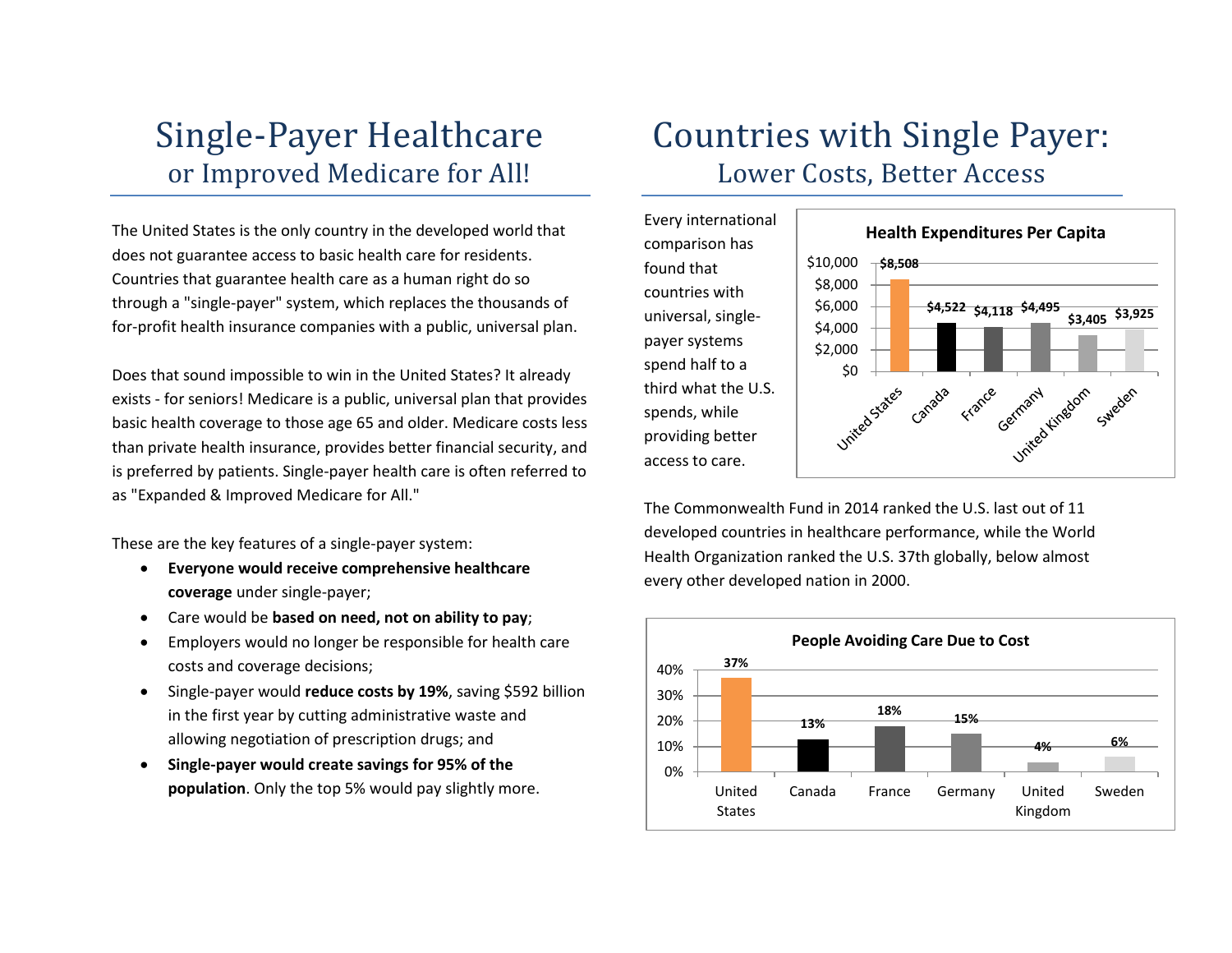### Uninsured and Underinsured

The crisis of the uninsured is the most visible face of the U.S. health care system's failings. Prior to passage of the Affordable Care Act (ACA) in 2009, 18% of U.S. residents or 48 million people, lacked any form of health insurance coverage. Lacking insurance increases the chance of death by 40%, and **each year more than 45,000 die due to lack of coverage**.

The primary goal of the ACA is to expand insurance coverage, and it is projected to cut the ranks of the uninsured in half. Yet by 2023, 10.9% of the population - 31 million people - will still lack coverage.



However, having insurance does not guarantee access to needed care or protection from financial ruin due to health care costs. Those who are "underinsured" have insurance, but with deductibles, co-payments, and co-insurance so high that they experience barriers to care and financial burdens almost as extensive as those without any insurance at all.



The Commonwealth Fund estimates that 31.7 million residents, 11.8% of the population, were underinsured in 2012 - a group almost as large as the uninsured. They also found that **the underinsured were only slightly better off than the uninsured** in terms of going without needed care due to costs or struggling to pay off outstanding medical bills over time.

The ranks of the underinsured may grow even more quickly with passage of health reform. When Massachusetts passed health reform in 2006 - the state law that the ACA was based on - the uninsured population declined, but the share of residents with highdeductible plans, who are underinsured, increased from less than 3% prior to reform to more than 11% just two years after reform.

**Even those with the best health coverage often find that their health security is illusory.** More than 3/4ths of those who declared bankruptcy due to medical issues had health insurance at the onset of their illness or injury, often losing coverage when they become sick or injured and subsequently lost their jobs.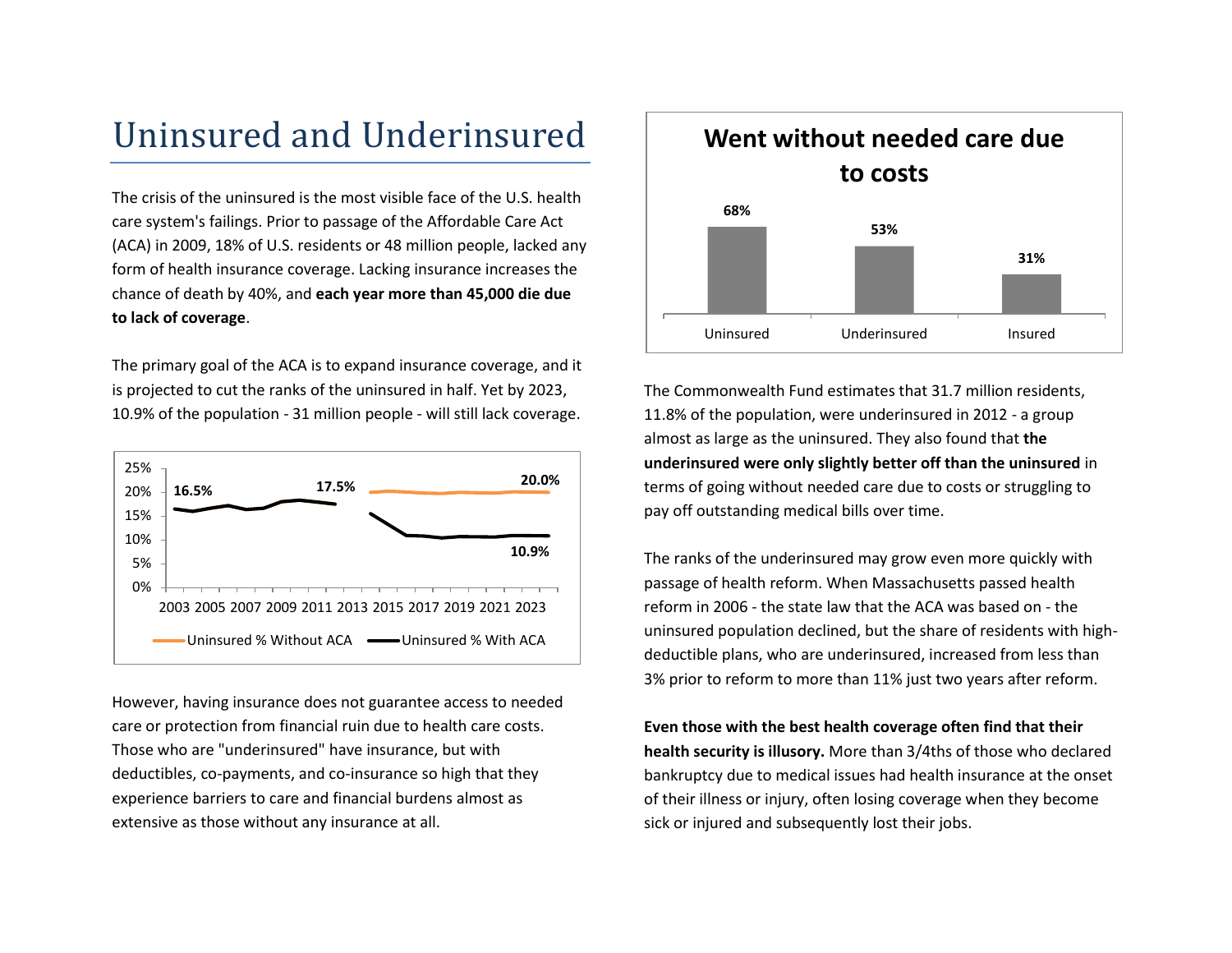# For-Profit Healthcare is Unsustainable

Healthcare costs are rising so rapidly that the U.S. now spends almost twice as much as the next highest-spending country. Healthcare is projected to consume 20% of all spending in the U.S. by 2022, and to continue rising rapidly for future generations.



A single-payer healthcare system allows countries to budget their health care spending - choose how much they wish to spend each year, and allocate funds where they are most needed. It also allows the country to negotiate lower prices for prescription drugs and medical devices by using our bulk purchasing power.

## Unacceptable Healthcare Inequities and Disparities

Without a right to healthcare, **insurance coverage is highly discriminatory in the United States**. Groups that are discriminated against in the labor market such as people of color and immigrants are much less likely to receive quality workplace health insurance, while those with greater health needs such as women, the disabled, and anyone with a chronic health condition suffer disproportionately from high deductibles and copayments.



While the Affordable Care Act will increase insurance coverage for all groups, there is no reason to expect that it will reduce these inequities. After health reform in Massachusetts cut the uninsured population in half, racial and ethnic gaps in coverage remained.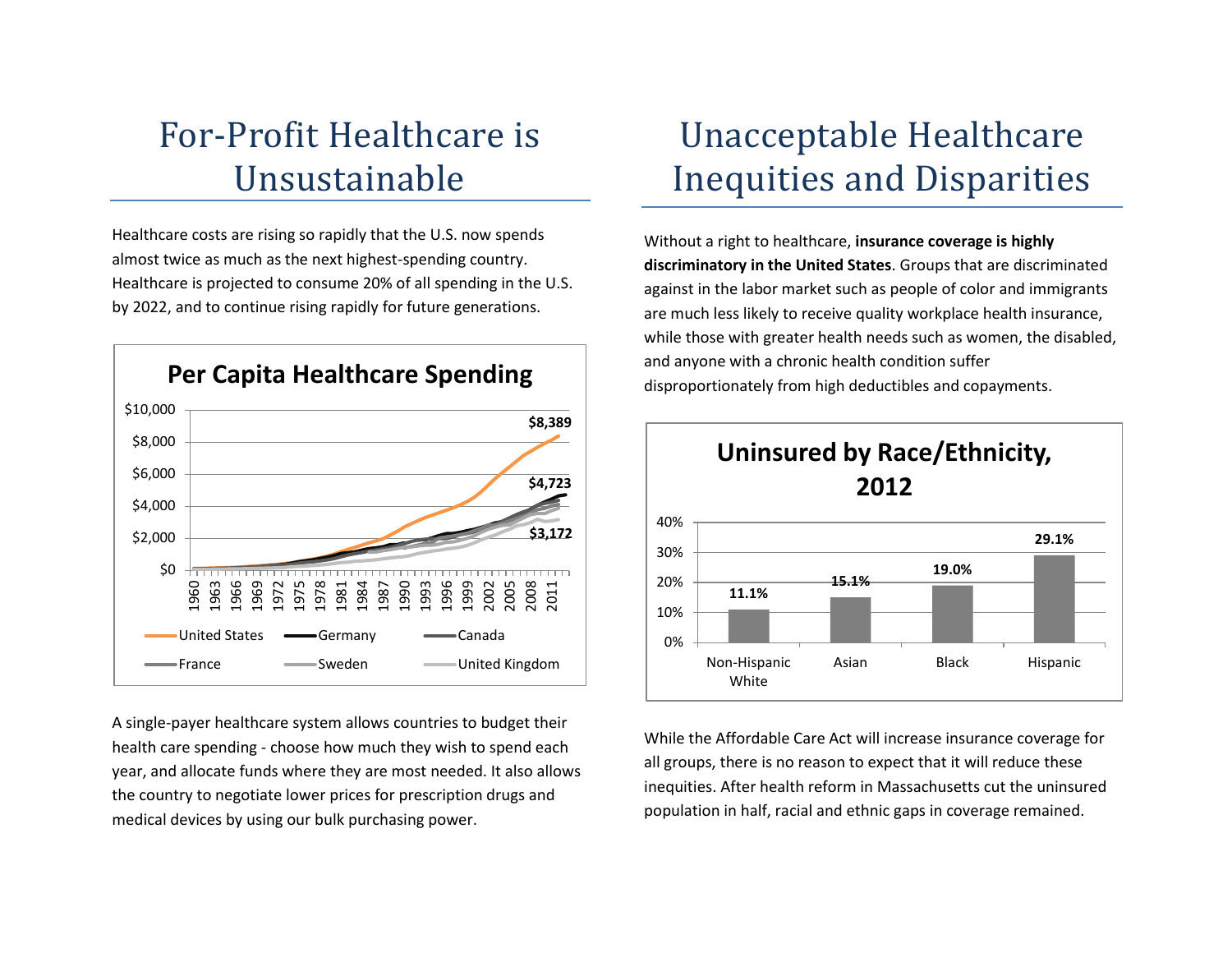# How Single-Payer Saves Billions by Cutting Out Waste